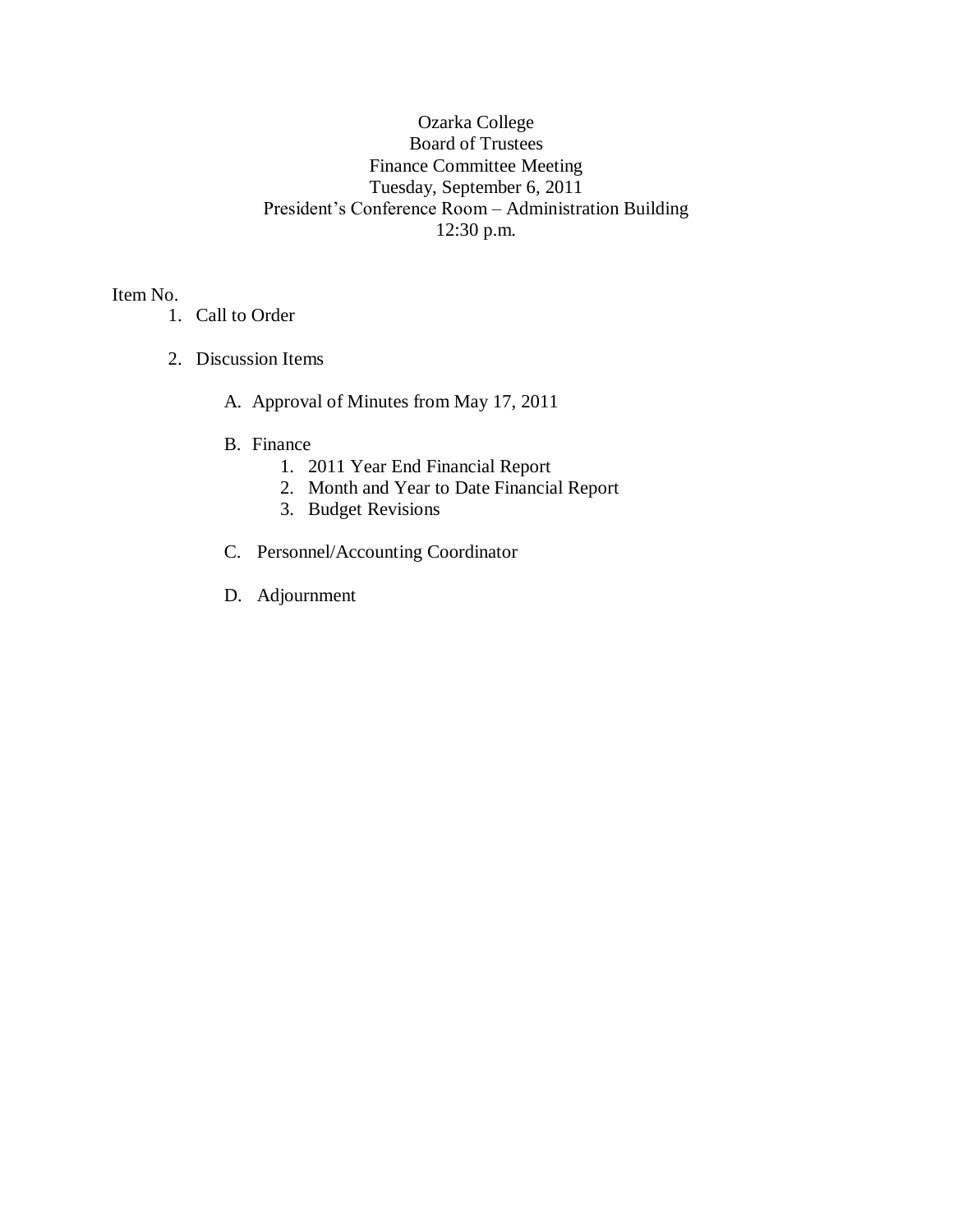## **Ozarka College Board of Trustees Finance Committee Meeting Discussion Item B.1 – 2011 Year End Financial Report**

### **Rationale:**

The carryover funds from the 2011 fiscal year will be moved forward and incorporated into the 2012 operating budget to fund priority requests. The unfunded priority request will be maintained and prioritized by the Administrative Council. Changes to the annual operating budget resulting from the allocation of the year end cash accumulation will be identified and approved by the Board of Trustees.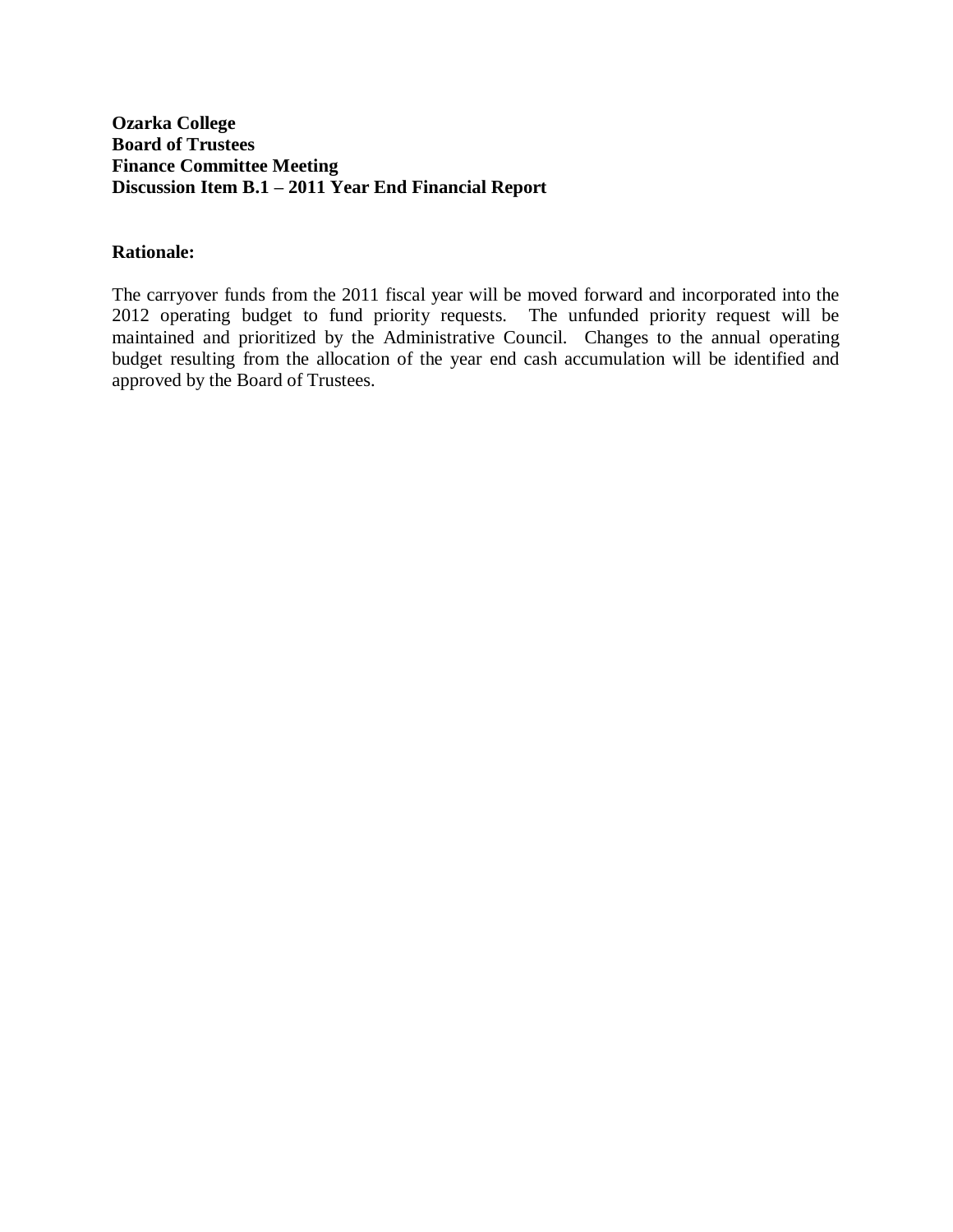#### **Ozarka College Unrestricted Current Funds July 1, 2010 through June 30, 2011**

|                                              | Approved<br>2010 - 2011 Budget |         | <b>Revised</b><br>2010 - 2011 Budget | <b>Actual</b><br><b>Month to Date</b><br><b>Revenue/Expense</b> | Actual<br><b>Year to Date</b><br><b>Revenue/Expense</b> | <b>Budgeted</b><br><b>Balance to Collect or</b><br><b>Balance to Expense</b> | Percentage<br><b>Realized</b><br><b>To Date</b> |
|----------------------------------------------|--------------------------------|---------|--------------------------------------|-----------------------------------------------------------------|---------------------------------------------------------|------------------------------------------------------------------------------|-------------------------------------------------|
| Revenues:                                    |                                |         |                                      |                                                                 |                                                         |                                                                              |                                                 |
| Tuition & Related Fees                       | 2,558,338                      |         | 2,558,338                            | 146,110                                                         | 3,110,236                                               | (551, 898)                                                                   | 121.57%                                         |
| Program & Course Related Fees                | 178,073                        |         | 178,073                              | 26,457                                                          | 249,820                                                 | (71, 747)                                                                    | 140.29%                                         |
| <b>Testing Services</b>                      | 34,540                         |         | 34,540                               | 6,095                                                           | 37,525                                                  | (2,985)                                                                      | 108.64%                                         |
| Sales Tax Proceeds                           | 258,275                        |         | 258,275                              | 20,482                                                          | 249,340                                                 | 8,935                                                                        | 96.54%                                          |
| Interest Income                              | 17,870                         |         | 17,870                               | 1,643                                                           | 20,818                                                  | (2,948)                                                                      | 116.50%                                         |
| Other Income                                 | 35,146                         |         | 35,146                               | 8,651                                                           | 50,660                                                  | (15, 514)                                                                    | 144.14%                                         |
| <b>General Revenue</b>                       | 2,959,592                      |         | 2,959,592                            | 271,453                                                         | 2,959,592                                               | $\Omega$                                                                     | 100.00%                                         |
| Workforce 2000 Funding                       | 1,175,300                      |         | 1,175,300                            | 101,695                                                         | 1,220,338                                               | (45,038)                                                                     | 103.83%                                         |
| Carryover Funds - Previous Years             | 50,085                         |         | 50,085                               | $\mathbf 0$                                                     | $\mathbf 0$                                             | 50,085                                                                       | 0.00%                                           |
| Auxiliary Income - Cafeteria                 | 59,957                         |         | 59,957                               | 2,901                                                           | 76,631                                                  | (16, 674)                                                                    | 127.81%                                         |
| Auxiliary Income - Bookstore                 | 654,249                        |         | 654,249                              | 35,053                                                          | 855,582                                                 | (201, 333)                                                                   | 130.77%                                         |
| Auxiliary Income - Preschool                 | 121,605                        |         | 121,605                              | 20,380                                                          | 149,356                                                 | (27, 751)                                                                    | 122.82%                                         |
| American Recovery and Reinvestment Act Funds | $\Omega$                       | $\star$ | 58,162                               |                                                                 | 58,162                                                  | $\Omega$                                                                     | 100.00%                                         |
| Carryover Funds - Previous Year              | 0                              | $+$     | 172,072                              |                                                                 |                                                         | 172,072                                                                      | 0.00%                                           |
| Unrecognized Income/Waivers & Scholarships   | 250,000                        |         | 250,000                              | $\underline{0}$                                                 | 288,849                                                 | (38, 849)                                                                    | 115.54%                                         |
| <b>Total Unrestricted Revenues</b>           | 8,353,030                      |         | 8,583,264                            | 640,922                                                         | 9,326,909                                               | (743, 645)                                                                   | 108.66%                                         |
| <b>Expenses:</b>                             |                                |         |                                      |                                                                 |                                                         |                                                                              |                                                 |
| <b>Regular Salaries</b>                      | 3,794,099                      | $+$     | 3,837,599                            | 596,397                                                         | 4,150,322                                               | (312, 723)                                                                   | 108.15%                                         |
| <b>Extra Help Salaries</b>                   | 210,500                        | $+$     | 224,322                              | 17,551                                                          | 164,858                                                 | 59,464                                                                       | 73.49%                                          |
| <b>Fringe Benefits</b>                       | 1,614,229                      |         | 1,614,229                            | 211,942                                                         | 1,570,239                                               | 43,990                                                                       | 97.27%                                          |
| Supplies & Services                          | 1,622,587                      | $* +$   | 1,784,884                            | 180,574                                                         | 2,019,563                                               | (234, 679)                                                                   | 113.15%                                         |
| Travel                                       | 94,316                         | $+$     | 97,316                               | 11,003                                                          | 97,229                                                  | 87                                                                           | 99.91%                                          |
| <b>Utilities</b>                             | 333,975                        | $+$     | 337,975                              | 20,730                                                          | 269,551                                                 | 68,424                                                                       | 79.75%                                          |
| Capital Outlay                               | 20,750                         |         | 24,365                               |                                                                 | 3,615                                                   | 20,750                                                                       | 14.84%                                          |
| <b>Transfer to Debt Retirement</b>           | 13,730                         |         | 13,730                               |                                                                 | 13,710                                                  | 20                                                                           | 99.85%                                          |
| <b>Bond Payments</b>                         | 238,260                        |         | 238,260                              |                                                                 | 238,260                                                 | 0                                                                            | 100.00%                                         |
| Institutional Scholarships & Waivers         | 250,000                        |         | 250,000                              |                                                                 | 288,849                                                 | (38, 849)                                                                    | 115.54%                                         |
| Contingency                                  | 160,584                        |         | 160,584                              | $\overline{0}$                                                  | $\underline{0}$                                         | 160,584                                                                      | 0.00%                                           |
| <b>Total Unrestricted Expenditures</b>       | 8,353,030                      |         | 8,583,264                            | 1,038,196                                                       | 8,816,195                                               | (232, 931)                                                                   | 102.71%                                         |

**Net Income or (Loss) 510,713**

\* Adjustment for American Recovery and Reinvestment Act Funds - Educational Stabilization Fundd

+ Adjustment for FY 2010 Carryover Funds (Board Approval 12/16/10)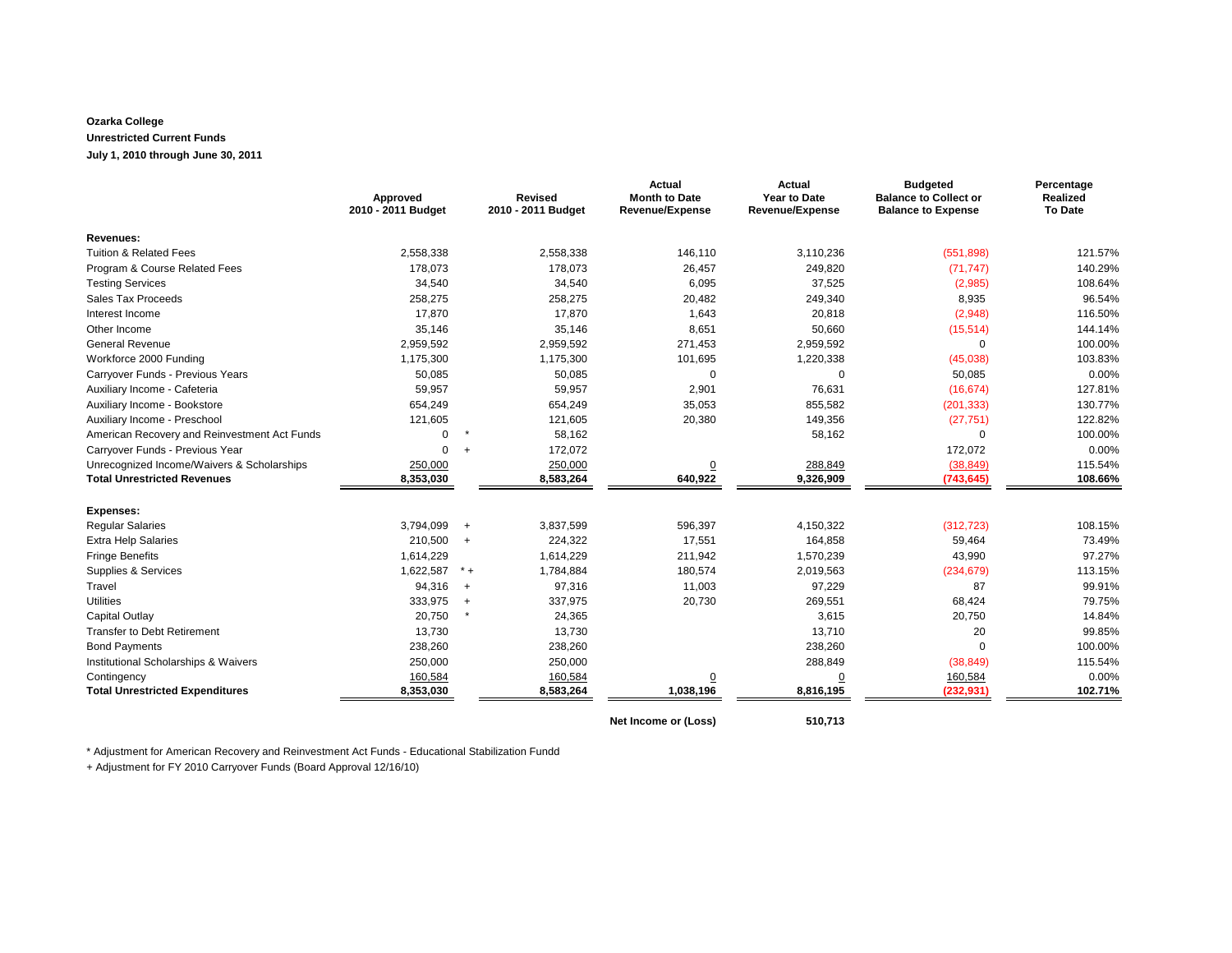## **Ozarka College 2012 Unfunded Priority Request List**

| 2011 Carryover funds:                                    | 510,713 |         |         |
|----------------------------------------------------------|---------|---------|---------|
| Less: Amount needed to fund Designated Operating Reserve | 0       |         |         |
| Less: 30% Transfer to Plant Funds                        |         | 153,213 |         |
| Less: Additional Transfer to Plant Funds                 |         |         | 40,000  |
| Amount available for Unfunded Priority Needs             |         |         | 317,500 |
| <b>Capital Related Projects:</b>                         |         |         |         |
| Ash Flat Parking Lot                                     | 117,400 |         |         |
| Mtn View Amphitheatre                                    | 34,500  |         |         |
| <b>Subtotal Capital Related Projects</b>                 |         | 151,900 |         |
|                                                          |         |         | 165,600 |
| <b>Supplies/Services:</b>                                |         |         |         |
| Teaching Stations (28 @ 1,700)                           | 47,600  |         |         |
| <b>Welding Equipment</b>                                 | 7,500   |         |         |
| Master Plan - Phase 1                                    | 22,750  |         |         |
| Miller Building Lobby Furniture                          | 23,350  |         |         |
| Podium/Lectern with Seal - Miller Auditorium             | 2,500   |         |         |
| <b>Bucket for Front End Loader</b>                       | 1,500   |         |         |
| Push Movers for Ash Flat & Mtn View                      | 1,500   |         |         |
| <b>Subtotal Supplies/Services</b>                        |         | 106,700 |         |
|                                                          |         |         | 58,900  |
| <b>Capital Outlay</b>                                    |         |         |         |
| Generator for Information Systems                        | 25,000  |         |         |
| <b>Gator or Electric Cart</b>                            | 10,000  |         |         |
| <b>Treadmill for Fitness Center</b>                      | 3,900   |         |         |
| New van for fleet                                        | 20,000  |         |         |
| <b>Subtotal Capital Outlay</b>                           |         | 58,900  |         |
|                                                          |         |         | 0       |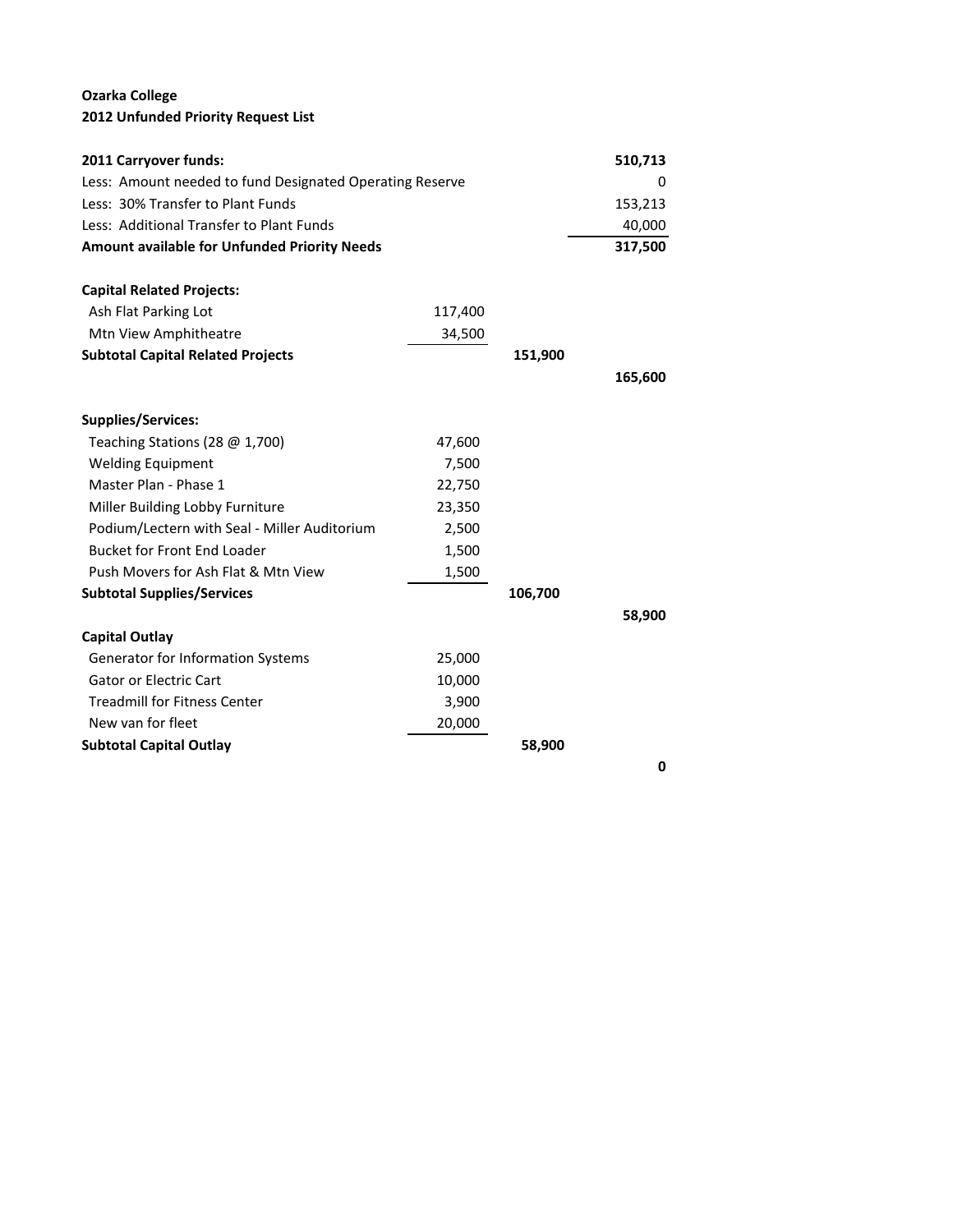# **Ozarka College Board of Trustees Finance Committee Meeting Discussion Item B.2 – Month and Year to Date Financial Report**

# **Rationale:**

The end of month and year to date financial reports will be present by the Vice President for Finance and approved by the Board of Trustees.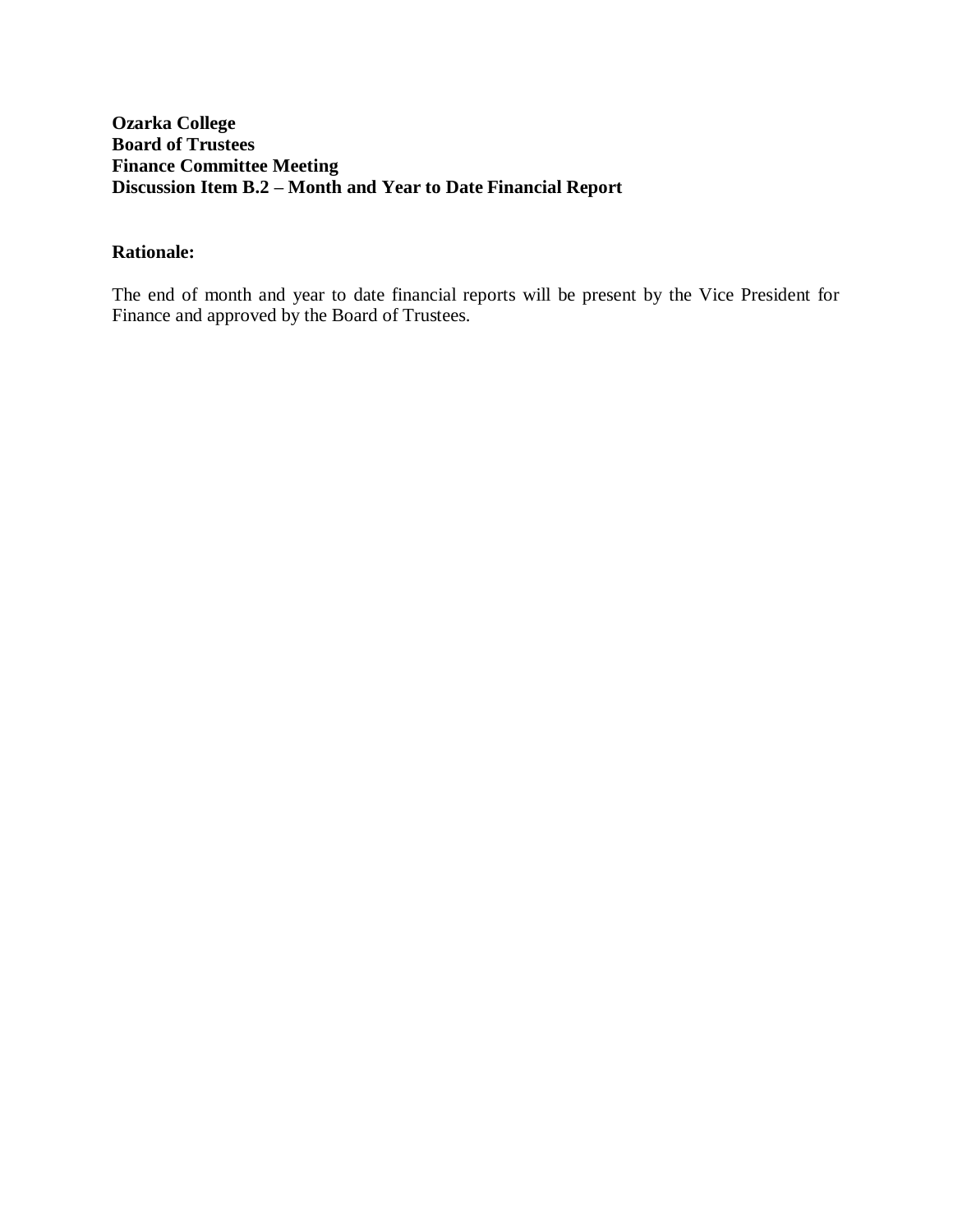#### **Ozarka College Unrestricted Current Funds July 1, 2011 through July 31, 2011**

|                                            | Approved<br>2011 - 2012 Budget | <b>Revised</b><br>2011 - 2012 Budget | <b>Actual</b><br><b>Month to Date</b><br>Revenue/Expense | <b>Actual</b><br><b>Year to Date</b><br>Revenue/Expense | <b>Budgeted</b><br><b>Balance to Collect or</b><br><b>Balance to Expense</b> | Percentage<br>Realized<br><b>To Date</b> |
|--------------------------------------------|--------------------------------|--------------------------------------|----------------------------------------------------------|---------------------------------------------------------|------------------------------------------------------------------------------|------------------------------------------|
| Revenues:                                  |                                |                                      |                                                          |                                                         |                                                                              |                                          |
| <b>Tuition &amp; Related Fees</b>          | 3,104,700                      | 3,104,700                            | 155,388                                                  | 155,388                                                 | 2,949,312                                                                    | 5.00%                                    |
| Program & Course Related Fees              | 236,400                        | 236,400                              | 21,159                                                   | 21,159                                                  | 215,241                                                                      | 8.95%                                    |
| <b>Testing Services</b>                    | 38,000                         | 38,000                               | 730                                                      | 730                                                     | 37,270                                                                       | 1.92%                                    |
| Sales Tax Proceeds                         | 250,500                        | 250,500                              | 21,089                                                   | 21,089                                                  | 229,411                                                                      | 8.42%                                    |
| Interest Income                            | 12,800                         | 12,800                               | $\mathbf 0$                                              | $\mathbf 0$                                             | 12,800                                                                       | 0.00%                                    |
| Other Income                               | 36,300                         | 36,300                               | 2,547                                                    | 2,547                                                   | 33,753                                                                       | 7.02%                                    |
| <b>General Revenue</b>                     | 2,959,600                      | 2,959,600                            | 244,467                                                  | 244,467                                                 | 2,715,133                                                                    | 8.26%                                    |
| Workforce 2000 Funding                     | 1,131,500                      | 1,131,500                            | 99,147                                                   | 99,147                                                  | 1,032,353                                                                    | 8.76%                                    |
| Carryover Funds - Previous Years           | 21,500                         | 21,500                               | $\mathbf 0$                                              | $\mathbf 0$                                             | 21,500                                                                       | 0.00%                                    |
| Auxiliary Income - Cafeteria               | 67,900                         | 67,900                               | 1,446                                                    | 1,446                                                   | 66,454                                                                       | 2.13%                                    |
| Auxiliary Income - Bookstore               | 855,500                        | 855,500                              | 31,625                                                   | 31,625                                                  | 823,875                                                                      | 3.70%                                    |
| Auxiliary Income - Preschool               | 246,400                        | 246,400                              | 12,698                                                   | 12,698                                                  | 233,702                                                                      | 5.15%                                    |
| Unrecognized Income/Waivers & Scholarships | 300,000                        | 300,000                              | $\overline{0}$                                           | 4,440                                                   | 295,560                                                                      | 1.48%                                    |
| <b>Total Unrestricted Revenues</b>         | 9,261,100                      | 9,261,100                            | 590,296                                                  | 594,736                                                 | 8,666,364                                                                    | 6.42%                                    |
| <b>Expenses:</b>                           |                                |                                      |                                                          |                                                         |                                                                              |                                          |
| <b>Regular Salaries</b>                    | 4,032,900                      | 4,032,900                            | 213,530                                                  | 213,530                                                 | 3,819,370                                                                    | 5.29%                                    |
| <b>Extra Help Salaries</b>                 | 249,700                        | 249,700                              | 12,431                                                   | 12,431                                                  | 237,269                                                                      | 4.98%                                    |
| <b>Fringe Benefits</b>                     | 1,752,600                      | 1,752,600                            | 82,184                                                   | 82,184                                                  | 1,670,416                                                                    | 4.69%                                    |
| Supplies & Services                        | 2,019,900                      | 2,019,900                            | 284,130                                                  | 284,130                                                 | 1,735,770                                                                    | 14.07%                                   |
| Travel                                     | 92,700                         | 92,700                               | 2,954                                                    | 2,954                                                   | 89,746                                                                       | 3.19%                                    |
| <b>Utilities</b>                           | 371,500                        | 371,500                              | 24,725                                                   | 24,725                                                  | 346,775                                                                      | 6.66%                                    |
| Capital Outlay                             | 119,100                        | 119,100                              | $\mathbf 0$                                              | 0                                                       | 119,100                                                                      | 0.00%                                    |
| <b>Transfer to Debt Retirement</b>         | $\Omega$                       | $\Omega$                             |                                                          | 0                                                       | $\mathbf 0$                                                                  | 0.00%                                    |
| <b>Bond Payments</b>                       | 236,700                        | 236,700                              |                                                          | $\mathbf 0$                                             | 236,700                                                                      | 0.00%                                    |
| Institutional Scholarships & Waivers       | 300,000                        | 300,000                              |                                                          | 4,440                                                   | 295,560                                                                      | 1.48%                                    |
| Contingency                                | 86,000                         | 86,000                               | $\overline{0}$                                           | $\overline{0}$                                          | 86,000                                                                       | 0.00%                                    |
| <b>Total Unrestricted Expenditures</b>     | 9,261,100                      | 9,261,100                            | 619,955                                                  | 624,395                                                 | 8,636,705                                                                    | 6.74%                                    |

**Net Income or (Loss) (29,659)**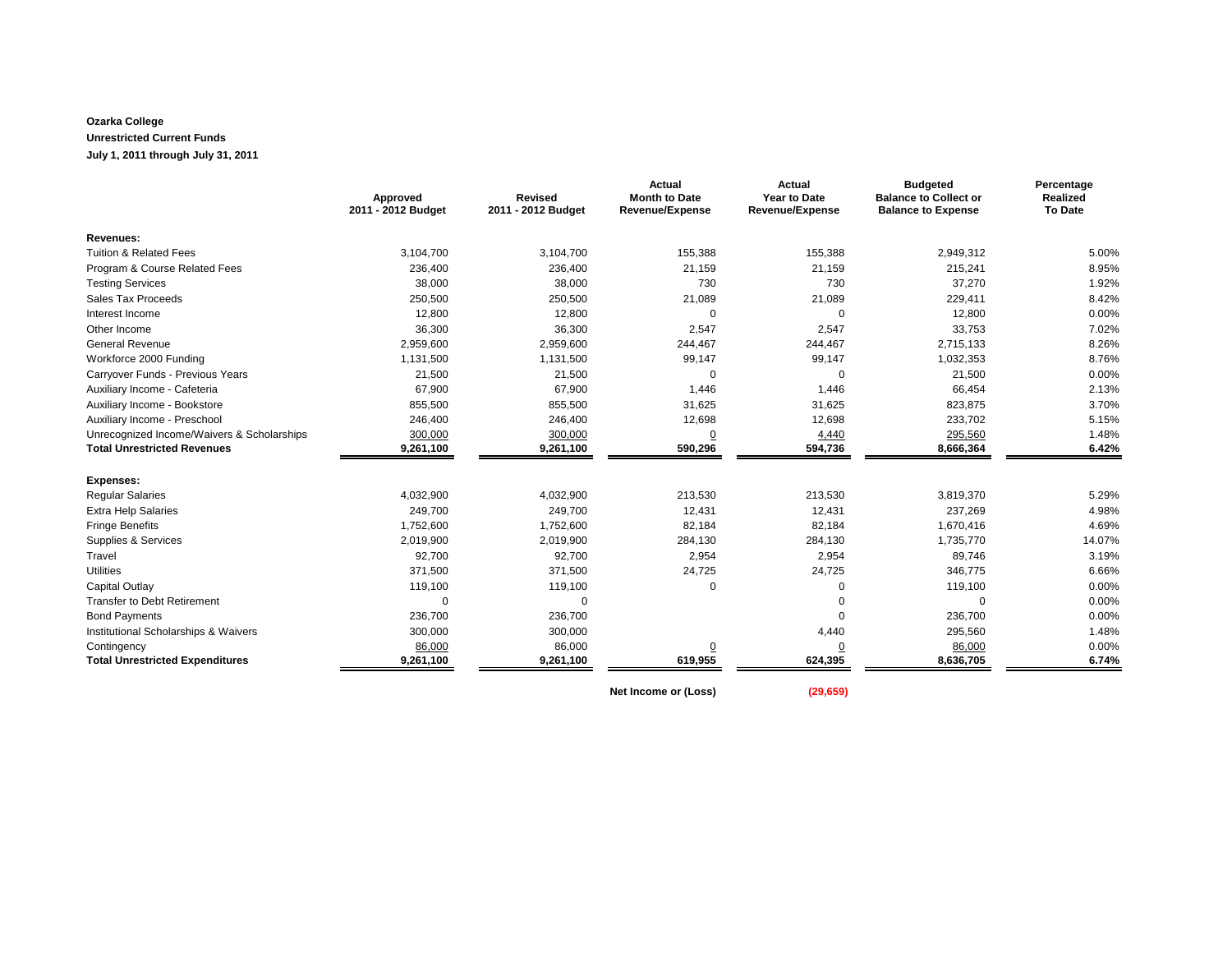## **Rationale:**

Changes to the annual operating budget resulting from the allocation of the year end cash accumulation will be identified and approved by the Board of Trustees.

The proposed changes are outlined in the revised budget and include:

- Increase of \$117,400 to the Plant Fund Budget for the construction and paving of a new parking lot on the Ash Flat Campus.
- Increase of \$34,500 to the Plant Fund Budget for the construction of an amphitheatre on the Mtn. View Campus.
- Increase of \$106,700 to the Supplies and Services line item of the Unrestricted Funds budget for the following:
	- $\circ$  \$47,600 for 28 teaching stations to be placed on the Melbourne, Mtn. View, Ash Flat, and Mammoth Spring Campuses
	- o \$7,500 for the purchase of welding equipment
	- o \$22,750 for the Ozarka College Campus Master Plan
	- o \$23,350 for reception desk and lobby furniture for the Miller Building
	- o \$2,500 for new podium for the Miller Building Auditorium
	- o \$1,500 for the purchase of push mowers and lawn equipment to be located on the Ash Flat and Mtn. View Campuses
	- o \$1,500 for the purchase of a new bucket for the front end loader
- Increase of \$58,900 to the Capital Outlay line item of the Unrestricted Funds budget for the following:
	- o \$25,000 for the purchase of a generator for Information Systems
	- o \$3,900 for the purchase of a treadmill for the Fitness Center
	- o \$20,000 for the purchase of a new van for the vehicle fleet
	- o \$10,000 for the purchase of a utility or electric cart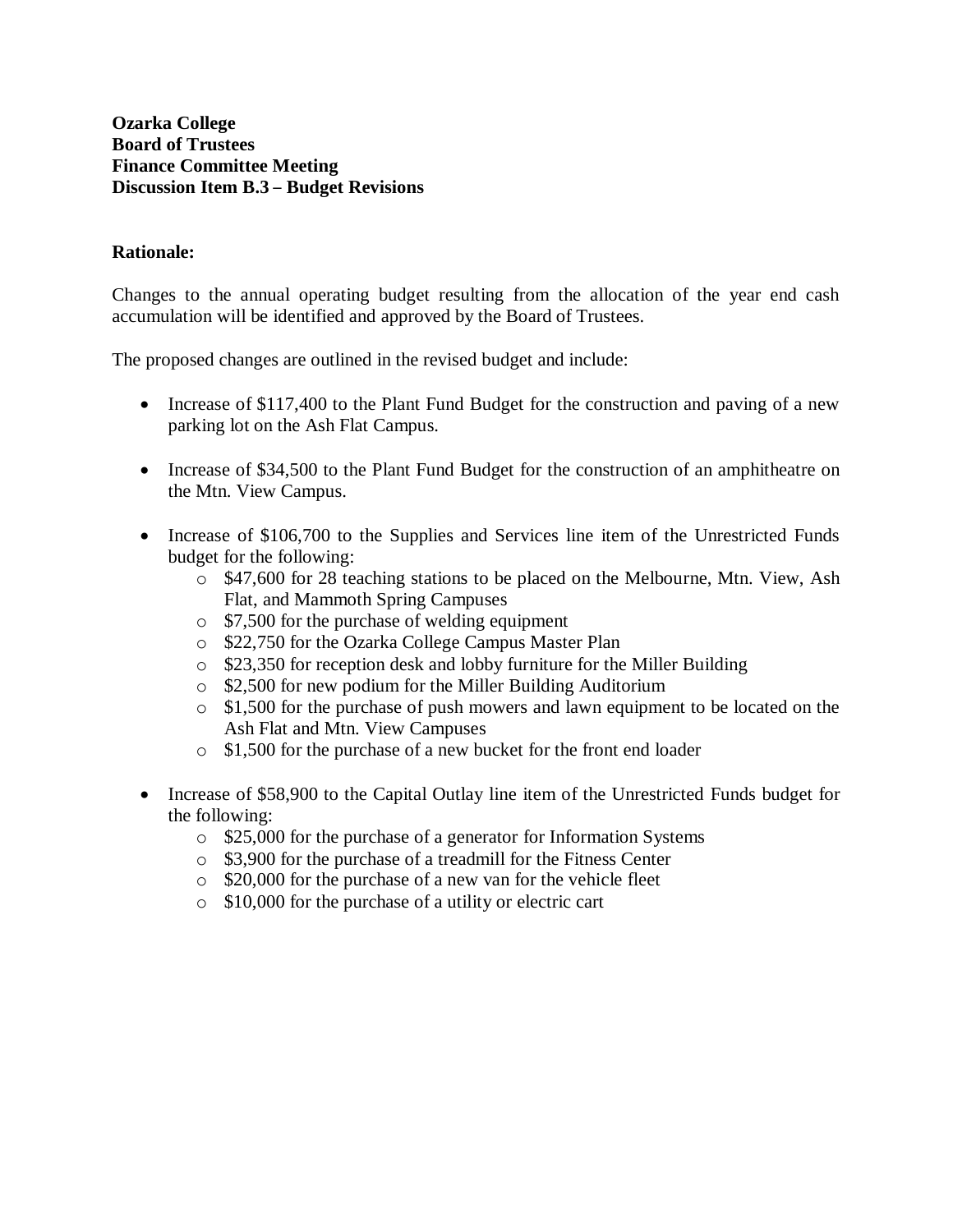# Ozarka College **Unrestricted Funds** 2011 - 2012 Operating Budget As Revised September 13, 2011

|                                            | Actual    | Proposed<br>Changes | Revised<br><b>Budget</b> |
|--------------------------------------------|-----------|---------------------|--------------------------|
| Revenues:                                  |           |                     |                          |
| <b>Tuition &amp; Related Fees</b>          | 3,104,700 |                     | 3,104,700                |
|                                            | 236,400   |                     | 236,400                  |
| Other Program/Course Related Fees          |           |                     |                          |
| <b>Testing Services</b>                    | 38,000    |                     | 38,000                   |
| <b>Sales Tax Proceeds</b>                  | 250,500   |                     | 250,500                  |
| Interest Income                            | 12,800    |                     | 12,800                   |
| Other Income                               | 36,300    |                     | 36,300                   |
| <b>General Revenue</b>                     | 2,959,600 |                     | 2,959,600                |
| Workforce 2000 Funding                     | 1,131,500 |                     | 1,131,500                |
| Auxiliary Income - Cafeteria               | 67,900    |                     | 67,900                   |
| Auxiliary Income - Bookstore               | 855,500   |                     | 855,500                  |
| Auxiliary Income - Preschool               | 246,400   |                     | 246,400                  |
| Carryover Funds from Previous Years        | 21,500    | 165,600             | 187,100                  |
| Unrecognized Income/Waivers & Scholarships | 300,000   |                     | 300,000                  |
| <b>Total Unrestricted Revenues</b>         | 9,261,100 | 165,600             | 9,426,700                |
| Expenses:                                  |           |                     |                          |
| <b>Regular Salaries</b>                    | 4,032,900 |                     | 4,032,900                |
| <b>Extra Help Salaries</b>                 | 249,700   |                     | 249,700                  |
| <b>Fringe Benefits</b>                     | 1,752,600 |                     | 1,752,600                |
| Travel                                     | 92,700    |                     | 92,700                   |
| Supplies & Services                        | 2,019,900 | 106,700             | 2,126,600                |
| Capital Outlay                             | 119,100   | 58,900              | 178,000                  |
| <b>Utilities</b>                           | 371,500   |                     | 371,500                  |
| Institutional Scholarships & Waivers       | 300,000   |                     | 300,000                  |
| <b>Transfer to Debt Retirement</b>         | 0         |                     | 0                        |
| <b>Bond Payments</b>                       | 236,700   |                     | 236,700                  |
| Contingency                                | 86,000    |                     | 86,000                   |
| <b>Total Unrestricted Expenditures</b>     | 9,261,100 | 165,600             | 9,426,700                |
|                                            |           |                     |                          |

Operating Reserve Amount Required @ 7% of Budget

646,772

Ozarka College 7% Reserve Balance Revised 09/11/13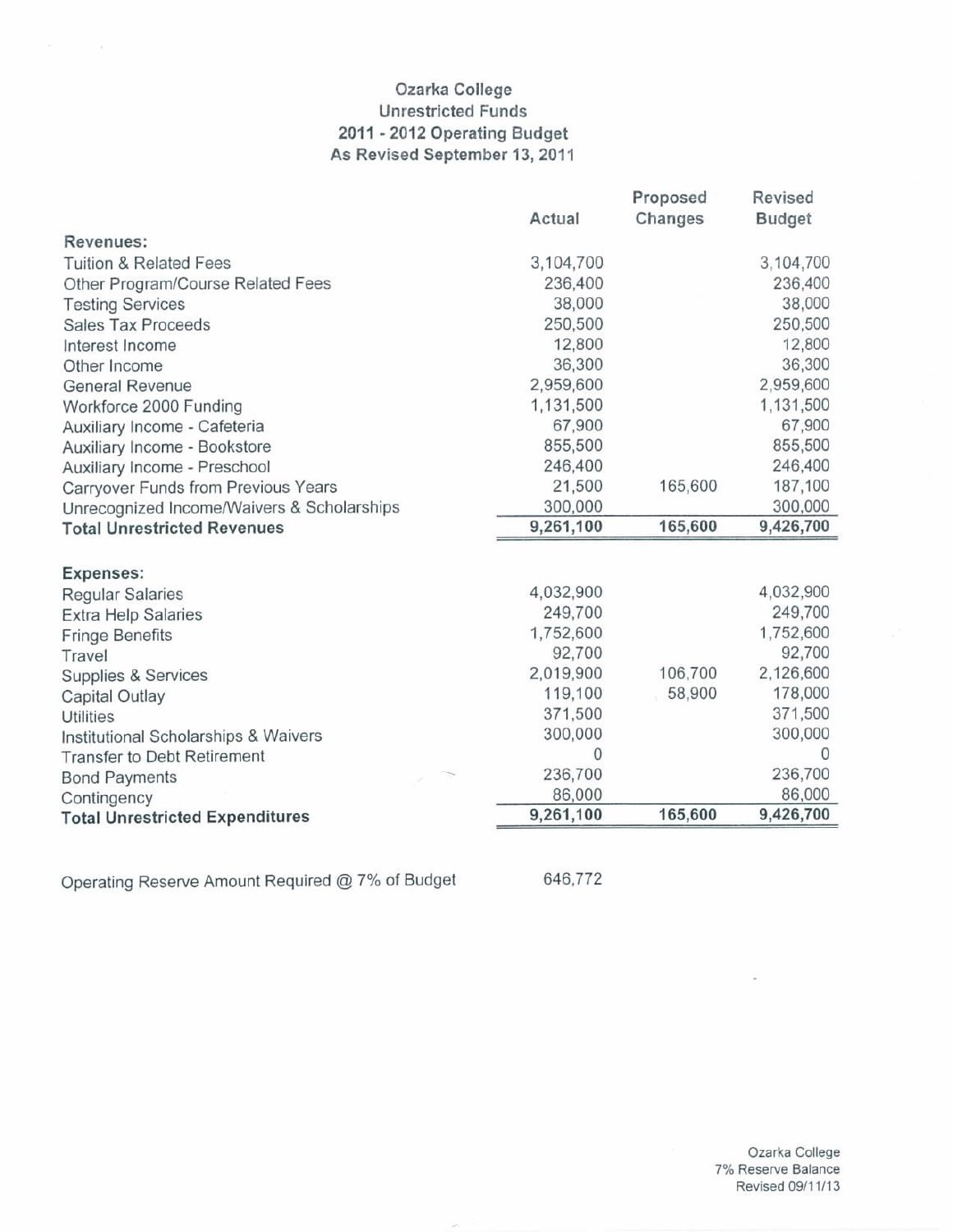# **Ozarka College Plant Funds 2011 - 2012 Budget As Revised September 13, 2011**

|                                                                                                                                           |           | <b>Designated</b><br>for Current<br><b>Projects</b> | <b>Available for</b><br><b>Future</b><br><b>Projects</b> |
|-------------------------------------------------------------------------------------------------------------------------------------------|-----------|-----------------------------------------------------|----------------------------------------------------------|
| <b>88th Legislative Session</b>                                                                                                           |           |                                                     |                                                          |
| Act 662/SB521 for Construction, Renovation, Major Maintenance, and                                                                        |           |                                                     |                                                          |
| <b>Equipment for Capital Improvements</b>                                                                                                 | 41,429    |                                                     | 41,429                                                   |
| <b>Total Plant Funds - 88th Legislative Session</b>                                                                                       | 41,429    |                                                     | 41,429                                                   |
| <b>Plant Funds - Previous Legislative Sessions</b>                                                                                        |           |                                                     |                                                          |
| Fund KBK6871 for Operations, Construction and Renovations                                                                                 | 51,384    |                                                     | 51,384                                                   |
| Fund KBL63DB for Secondary Center in Melbourne and Other Purposes                                                                         | 31,222    | 31,222                                              |                                                          |
| Fund KBL63DC for Secondary Center in Mtn View and Other Purposes                                                                          | 40,000    | 40,000                                              |                                                          |
| Fund KBM642Q for Critical Maintenance/Equipment/Library Holdings                                                                          | 18,037    |                                                     | 18,037                                                   |
| Fund KBM654M for Construction and Renovation in Melbourne and Mtn Vie<br>Fund KBN665A for Construction, Renovation, Maintenance, Critical | 200,000   | 200,000                                             |                                                          |
| Maintenance, Equipment and Library Resources                                                                                              | 350,000   | 262,500                                             | 87,500                                                   |
| Fund KBN665C for Construction, Renovation, Major Maintenance, and                                                                         |           |                                                     |                                                          |
| Equipment                                                                                                                                 | 250,000   | 86,058                                              | 163,942                                                  |
| <b>Total Plant Funds - Previous Legislative Sessions</b>                                                                                  | 940,643   | 619,780                                             | 320,863                                                  |
| <b>Plant Funds - Cash Funds</b>                                                                                                           |           |                                                     |                                                          |
| Mandatory Transfer From 2010 Fiscal Year                                                                                                  | 159,460   |                                                     | 159,460                                                  |
| Mandatory Transfer From 2011 Fiscal Year                                                                                                  | 153,213   |                                                     | 153,213                                                  |
| <b>Additional Transfer From 2011 Fiscal Year</b>                                                                                          | 40,000    |                                                     | 40,000                                                   |
| Ash Flat Parking Lot 2011 Adjustment                                                                                                      | 117,400   | 117,400                                             |                                                          |
| Mtn View Amphitheathre 2011 Adjustment                                                                                                    | 34,500    | 34,500                                              |                                                          |
| <b>Total Plant Funds - Board Designated Transfers</b>                                                                                     | 504,573   | 151,900                                             | 352,673                                                  |
| <b>Plant Funds - ARRA Funding</b>                                                                                                         |           |                                                     |                                                          |
| American Recovery & Reinvestment Act Funds                                                                                                | 41,000    | 41,000                                              |                                                          |
| <b>Total Plant Funds - ARRA Funding</b>                                                                                                   | 41,000    | 41,000                                              |                                                          |
| <b>Total Plant Funds</b>                                                                                                                  | 1,527,645 | 812,680                                             | 714,965                                                  |